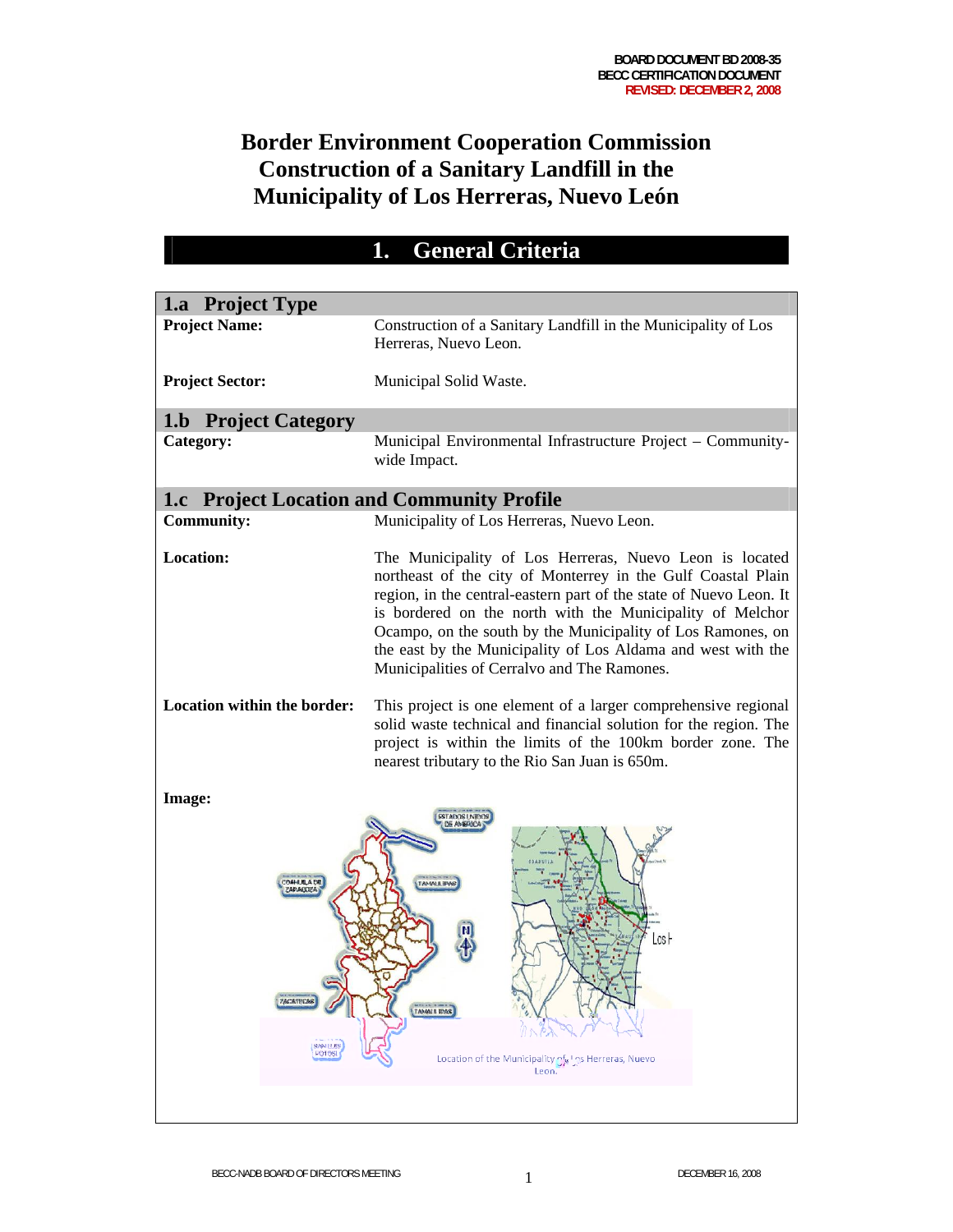| <b>Demographics</b>                                                                        |                                                                                                                                                               |  |
|--------------------------------------------------------------------------------------------|---------------------------------------------------------------------------------------------------------------------------------------------------------------|--|
| <b>Current Population:</b>                                                                 | 1,764 inhabitants in the municipality.                                                                                                                        |  |
| <b>Growth Rate::</b>                                                                       | $-0.95%$                                                                                                                                                      |  |
| Reference:                                                                                 | INEGI, 2000 and CONAPO, 2008                                                                                                                                  |  |
| <b>Economically active population:</b>                                                     | 743 inhabitants                                                                                                                                               |  |
| Reference:                                                                                 | - INEGI, 2000                                                                                                                                                 |  |
|                                                                                            | - CONAPO, 2008                                                                                                                                                |  |
| Median per capita income:                                                                  | \$6,817 US Dollar                                                                                                                                             |  |
| References:                                                                                | National Institute of Statistics, Geography, and<br>Informatics (INEGI)                                                                                       |  |
| <b>Primary economic activities:</b>                                                        | Agriculture, Commerce, and Services                                                                                                                           |  |
| <b>Marginalization rate:</b>                                                               | Low.                                                                                                                                                          |  |
| <b>Services</b>                                                                            |                                                                                                                                                               |  |
| <b>Municipality:</b>                                                                       | <b>Los Herreras</b>                                                                                                                                           |  |
| <b>Drinking Water System</b><br>Coverage of Drinking water:                                | 90%                                                                                                                                                           |  |
| <b>Wastewater Collection System</b><br>Coverage of Wastewater<br><b>Collection System:</b> | 81 %                                                                                                                                                          |  |
| <b>Wastewater Treatment</b><br>Coverage of Wastewater<br>Treatment:                        | 81 %                                                                                                                                                          |  |
| <b>Solid Waste</b><br>Coverage of Solid Waste:<br><b>Additional Comments:</b>              | 100%<br>None                                                                                                                                                  |  |
|                                                                                            |                                                                                                                                                               |  |
| 1.d Legal Authority                                                                        |                                                                                                                                                               |  |
| Sponsor:                                                                                   | Comprehensive<br>for<br>the<br>Environmental<br>System<br>Management<br>Processing<br>of<br>Solid<br>and<br>Waste<br>(SIMEPRODE, by its initials in Spanish). |  |
| Legal representative:                                                                      | Mr. Jorge H. Padilla Olvera, Director of SIMEPRODE                                                                                                            |  |
| <b>Legal instrument to demonstrate</b><br>legal authority:                                 | Law for the Decentralized Public Agency named Integral<br>System for the Environmental Management<br>and<br>Processing of Solid Waste (SIMEPRODE).            |  |
| Date of instrument:                                                                        | June 6, 1987                                                                                                                                                  |  |
| <b>Compliance with agreements:</b>                                                         | - La Paz Agreement of 1983 or the Border Environmental                                                                                                        |  |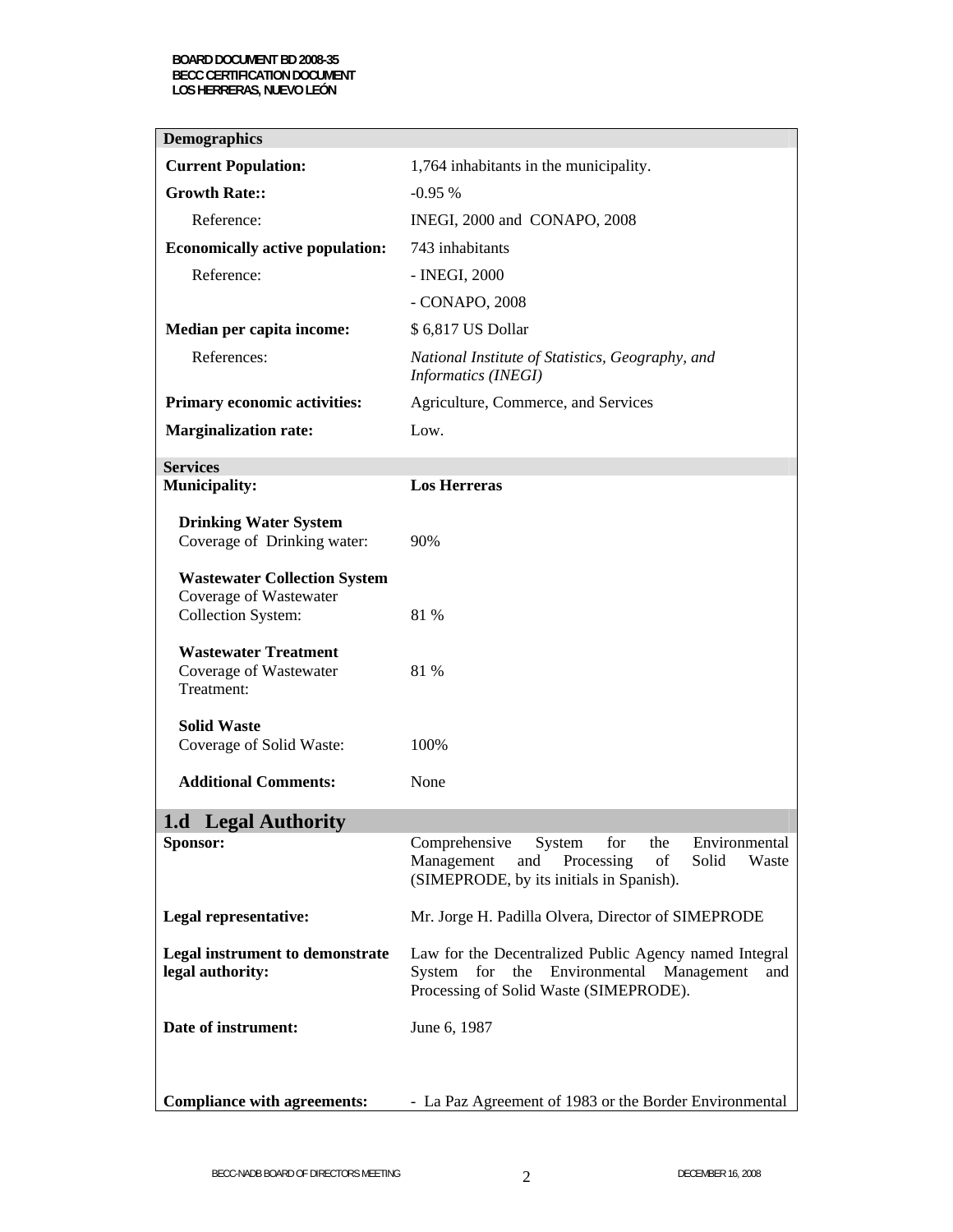|                                | Agreement.<br>- North American Free Trade Agreement of 1994<br>(NAFTA).<br>- Border 2012 Program.                                                                                                                                                                                                                                                                                                                                                                                                                                                                                                                                                                                                                                                                                                                                                                         |  |
|--------------------------------|---------------------------------------------------------------------------------------------------------------------------------------------------------------------------------------------------------------------------------------------------------------------------------------------------------------------------------------------------------------------------------------------------------------------------------------------------------------------------------------------------------------------------------------------------------------------------------------------------------------------------------------------------------------------------------------------------------------------------------------------------------------------------------------------------------------------------------------------------------------------------|--|
| 1.e. Project Summary           |                                                                                                                                                                                                                                                                                                                                                                                                                                                                                                                                                                                                                                                                                                                                                                                                                                                                           |  |
| Project description and scope: | The project consists of the construction of a new solid<br>waste landfill for the Municipality of Los Herreras, Nuevo<br>This project is on element of a larger<br>Leon.<br>comprehensive regional solid waste<br>technical<br>and<br>financial solution for the region. The proposed project<br>will be implemented according to the specifications and<br>technical requirements for environmental protection, in<br>order to provide adequate solid waste disposal. The design<br>and implementation of the project will be according to<br>Mexican Official Regulation NOM-083-SEMARNAT-<br>which<br>establishes<br>specifications<br>2003,<br>for<br>the<br>environmental protection for site selection, design,<br>construction, operation, monitoring, closure and ancillary<br>works for the proper disposal of municipal solid waste and<br>hazardous materials. |  |
| <b>Components:</b>             | Construction of a solid waste landfill.                                                                                                                                                                                                                                                                                                                                                                                                                                                                                                                                                                                                                                                                                                                                                                                                                                   |  |
| <b>Additional comments:</b>    | The solid waste generated in the Municipality of Los<br>Herreras is disposed in an open dumpsite that does not<br>comply with the requirements established in NOM-083-<br>SEMARNAT-2003.                                                                                                                                                                                                                                                                                                                                                                                                                                                                                                                                                                                                                                                                                  |  |
| <b>Benefited population:</b>   | 1,764 inhabitants                                                                                                                                                                                                                                                                                                                                                                                                                                                                                                                                                                                                                                                                                                                                                                                                                                                         |  |
| Project cost:                  | MX \$3,138,039 pesos                                                                                                                                                                                                                                                                                                                                                                                                                                                                                                                                                                                                                                                                                                                                                                                                                                                      |  |
| Project map:                   | Location of the Sanitary Landfill of the Municipality of Los<br>Herreras, Nuevo Leon.<br>011131970<br>Location of the Sanitary Landfill of<br>the Municipality of Los Herreras,<br>Nuevo Leon.                                                                                                                                                                                                                                                                                                                                                                                                                                                                                                                                                                                                                                                                            |  |
|                                | Location of the Municipal Landfill of Los Herreras. N.L.                                                                                                                                                                                                                                                                                                                                                                                                                                                                                                                                                                                                                                                                                                                                                                                                                  |  |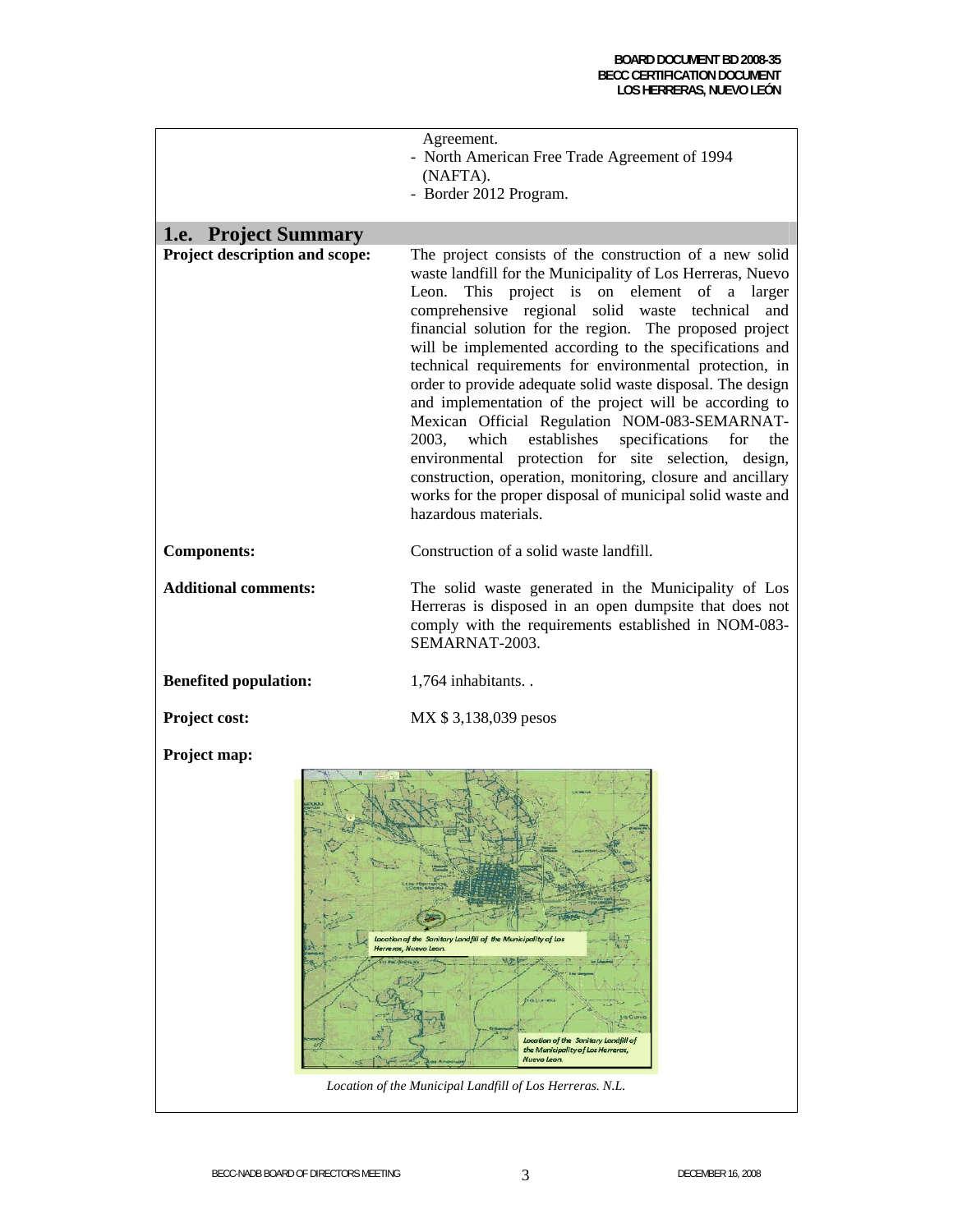None

| <b>Project justification</b>                                  |                                                                                                                                                                                                                                                              |  |  |
|---------------------------------------------------------------|--------------------------------------------------------------------------------------------------------------------------------------------------------------------------------------------------------------------------------------------------------------|--|--|
| <b>Project justification:</b>                                 | The project will improve solid waste management and<br>disposal thus reducing the potential for inadequate<br>confinement and the risk to human health, as well as the<br>potential for leachate infiltration which can pollute<br>groundwater sources.      |  |  |
|                                                               | Additionally, the project will allow the closure of the open<br>dumpsite since it does not comply with the guidelines of<br>NOM-083 and the construction of a new solid waste<br>landfill that complies with all the requirements of the law.                |  |  |
| Project need or consequences of<br>the no action alternative: | The deficient management of solid waste in the<br>municipality causes environmental problems such as in air<br>quality, underground water, soil, and potential explosion<br>and fire risk in the current dumpsite, as well as the<br>development of vectors. |  |  |

**Pending issues:** 

# **Criterion summary:**

The project falls within BECC's core sectors and complies with the general criteria.

### **2. Human Health and Environment**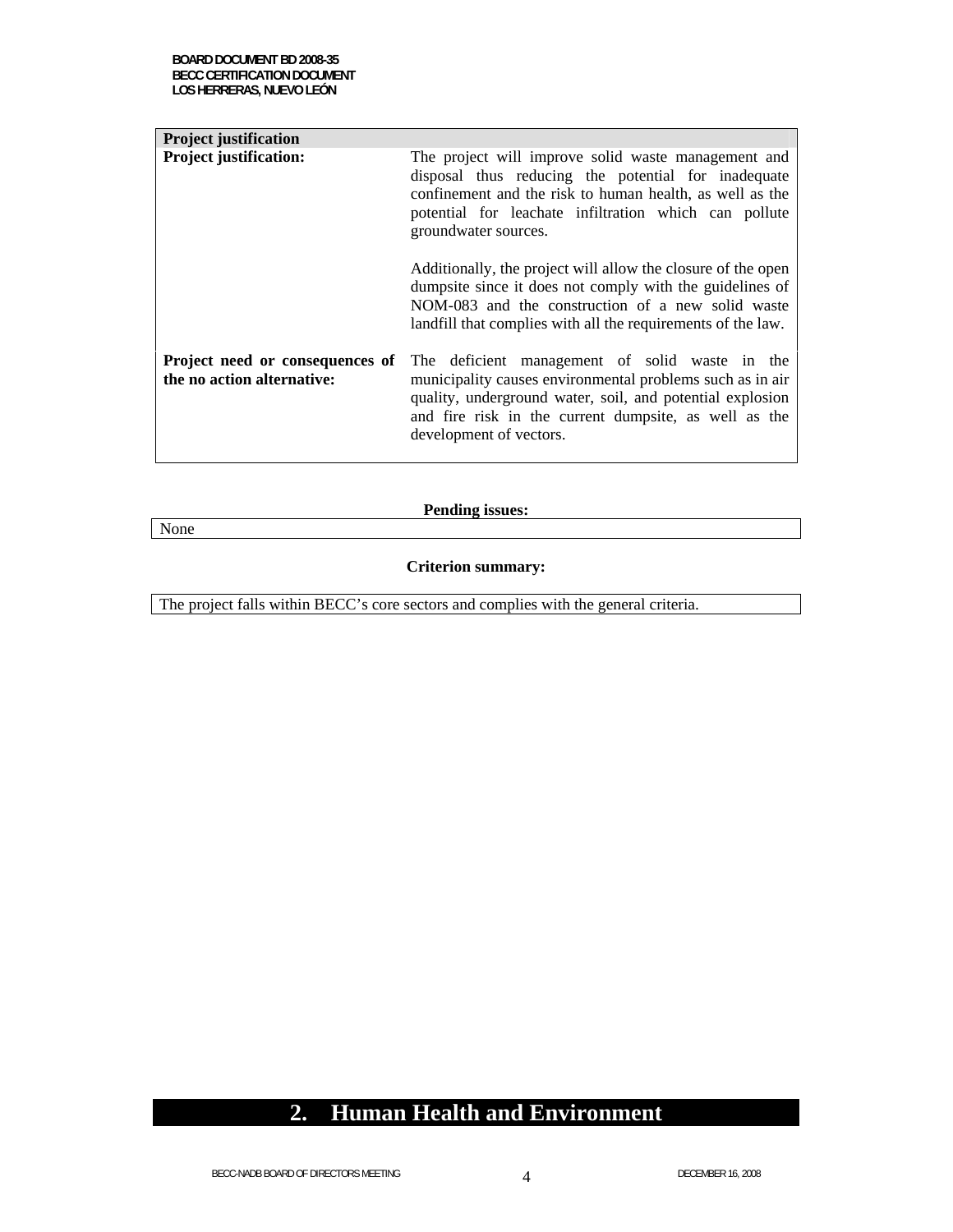| 2.a Compliance with Applicable Environmental and Cultural                                |                                                                                                                                                                                                                                                                                                                                                                                                                                                    |  |  |  |  |
|------------------------------------------------------------------------------------------|----------------------------------------------------------------------------------------------------------------------------------------------------------------------------------------------------------------------------------------------------------------------------------------------------------------------------------------------------------------------------------------------------------------------------------------------------|--|--|--|--|
|                                                                                          | <b>Resources Laws and Regulations.</b>                                                                                                                                                                                                                                                                                                                                                                                                             |  |  |  |  |
| <b>Environmental and</b><br>public health needs<br>addressed by the<br>proposed project: | - The Municipality of Los Herreras does not have a solid waste<br>landfill for the disposal of municipal solid waste and hazardous<br>materials.                                                                                                                                                                                                                                                                                                   |  |  |  |  |
|                                                                                          | - The lack of a suitable solid waste landfill to dispose the solid<br>waste generated creates the inadequate disposal of this. The<br>inadequate disposal of solid waste may cause its own dispersion<br>while generating contamination of soil, wastewater pollution, risks<br>of fires, and risks to public health due to the proliferation of vectors<br>and disease transmission to the community.                                             |  |  |  |  |
|                                                                                          | - The problem in the municipality is the lack of a solid waste<br>landfill that complies with the regulatory requirements. Currently<br>all types of waste, including waste considered as hazardous, such as<br>used oil, paint residue, and car batteries, among others, are<br>deposited in ways which do not meet environmental regulations,<br>furthermore, due to a lack of an appropriate operation dump site<br>workers' health is at risk. |  |  |  |  |
|                                                                                          | In the current dumpsite there are potential risks to public health due<br>to the proliferation of vectors and disease transmission to the<br>community.                                                                                                                                                                                                                                                                                            |  |  |  |  |
| The project meets the<br>following applicable laws<br>and regulations:                   | The project complies with Mexican Official Law NOM-083-<br>SEMARNAT-2003, Environmental Protection Specifications for<br>Site Selection, Design, Construction, Operation, Monitoring,<br>Closure, and Ancillary Works for Municipal Solid and Hazardous<br>Waste Disposal.                                                                                                                                                                         |  |  |  |  |
| 2.b                                                                                      | <b>Human Health and Environmental Impacts</b>                                                                                                                                                                                                                                                                                                                                                                                                      |  |  |  |  |
| $TL = LL$ . $TL$<br>TT.                                                                  |                                                                                                                                                                                                                                                                                                                                                                                                                                                    |  |  |  |  |

| <b>Human Health Impacts</b>                                |                                                                                                                          |
|------------------------------------------------------------|--------------------------------------------------------------------------------------------------------------------------|
| <b>Direct and indirect</b><br>benefits to human<br>health: | - Reduce inadequate solid waste disposal<br>- Reduce the pollution of groundwater sources<br>- Reduce soil contamination |
| <b>Health statistics:</b>                                  | The following table presents the most frequent diseases in the<br>Municipality of Los Herreras.                          |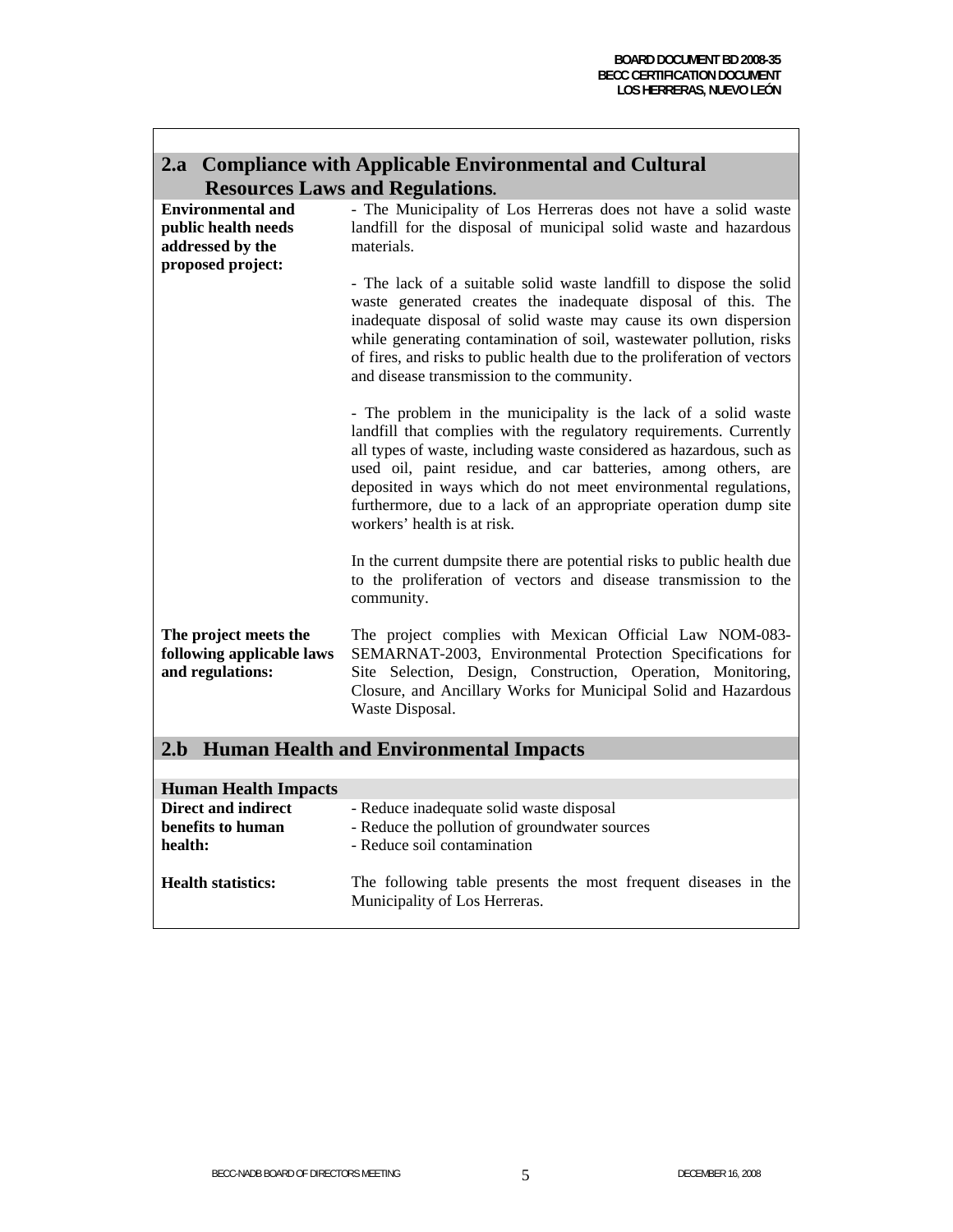|                                             | 2007 |       |                          | $Jul-08$                 |  |
|---------------------------------------------|------|-------|--------------------------|--------------------------|--|
| Diagnóstico                                 | No.  | Cases | No.                      | Cases                    |  |
| Acuate Respiratory Infections JOO-J06       |      | 1295  |                          | 704                      |  |
| Intestinal Infections by other organisms    | 2    | 222   | $\overline{2}$           | 110                      |  |
| Medium Acute Otitis                         | 3    | 148   | 4                        | 55                       |  |
| Urinary Track Infections N30, N34, N39      | 4    | 125   | 3                        | 97                       |  |
| Ulcers Gastritits and Duodenitistis K25-K29 | 5    | 67    | 5                        | 32                       |  |
| Conjuntivitis B30, H10.0                    | 6    | 42    | 6                        | 27                       |  |
| Urogenital CandidiasisB37.3-B37.4           | 7    | 12    | 7                        | 19                       |  |
| Urogenital Tricomoniasis A59.0              | 8    | 11    | 8                        | 12                       |  |
| Intestinal Amebiasis A06.0-A06.3, A06.9     | 9    | 11    | 13                       | 1                        |  |
| Escabiosis B86                              | 10   | 9     | 14                       | 1                        |  |
| Gingivitis and Periodontal Deseases K05     | 11   | 8     | 10                       | 4                        |  |
| Arterial Hipertension I10-I15               | 12   | 8     | 12                       | 3                        |  |
| Diabetes Mielitus No Insulin-dependent      | 13   | 4     | 16                       | 1                        |  |
| Chicken Pox B01                             | 14   | 3     | 9                        | 9                        |  |
| Intoxication by Scorpion Bite T63.2         | 15   | 2     |                          |                          |  |
| Asthma and Asthmatic State J45, J46         | 16   |       | ÷.                       | ÷                        |  |
| By snake bite                               | 17   |       |                          |                          |  |
| <b>Burns T20-T32</b>                        | 18   |       |                          |                          |  |
| Enterobiasis B80                            | 19   |       | $\overline{\phantom{a}}$ | $\overline{\phantom{a}}$ |  |
| Leprosy A30                                 | 20   | 4     |                          |                          |  |
| Rest of Diagnostics                         | 21   | 5     | $\overline{\phantom{a}}$ | $\overline{5}$           |  |

**Images of support:** The figure below shows the current condition of solid waste disposal in the Municipality of Los Herreras:

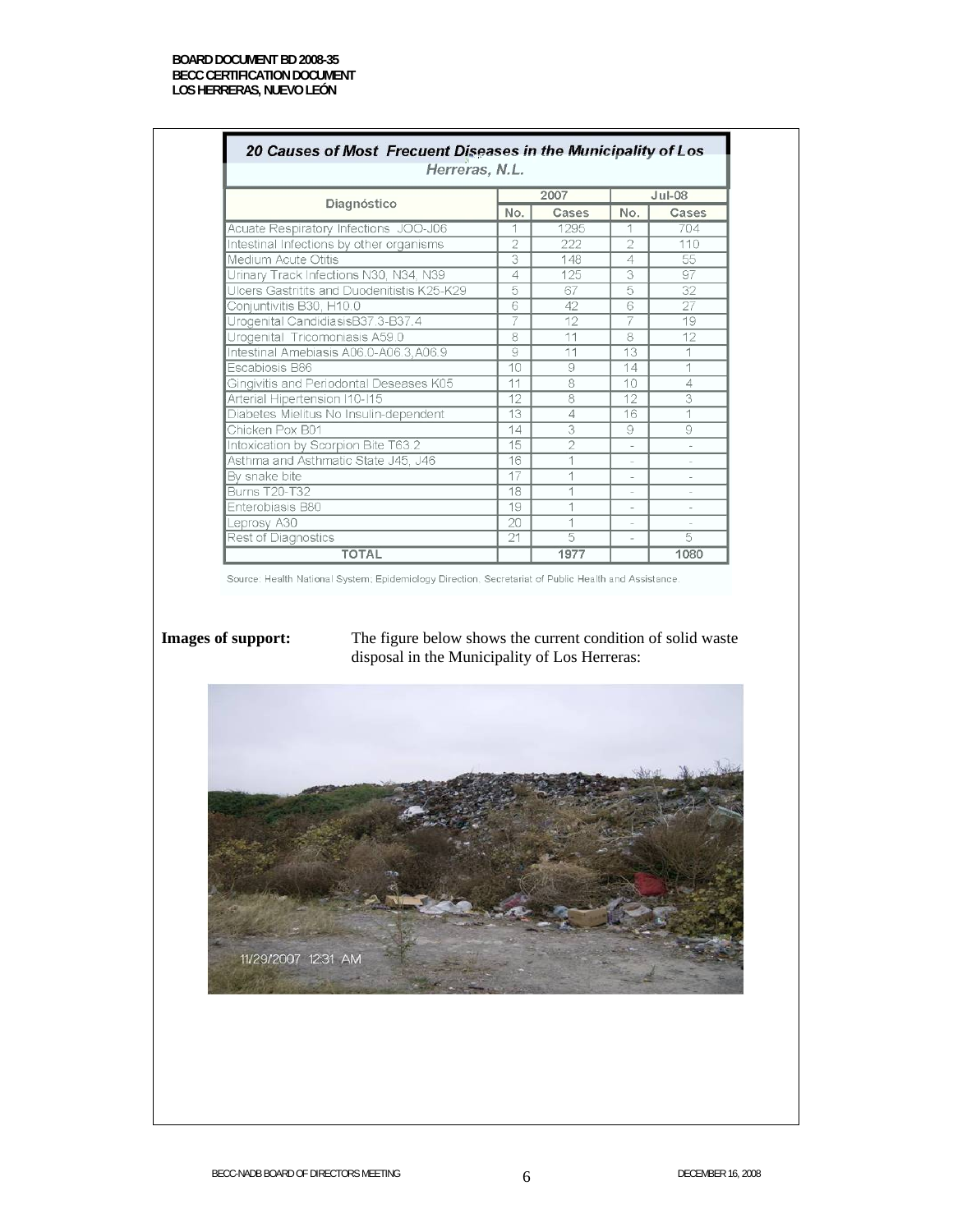| <b>Environmental Impacts</b>              |                                                                                                                                                                                                                                                                                                                                                                                                                                                                    |  |  |  |  |
|-------------------------------------------|--------------------------------------------------------------------------------------------------------------------------------------------------------------------------------------------------------------------------------------------------------------------------------------------------------------------------------------------------------------------------------------------------------------------------------------------------------------------|--|--|--|--|
|                                           | Direct and indirect benefits:                                                                                                                                                                                                                                                                                                                                                                                                                                      |  |  |  |  |
| <b>Environmental impacts:</b>             | Environmental impacts are expected to be minimal during the<br>phases of project development, as long as the project is<br>implemented according to the guidelines and proposed mitigation<br>specified in the Environmental Document clearance. Some of the<br>potential impacts include;<br><b>Construction Phase:</b><br>- Dust emissions<br>- Air pollutants emissions from heavy equipment<br>- Presence of workers in the construction site                  |  |  |  |  |
|                                           |                                                                                                                                                                                                                                                                                                                                                                                                                                                                    |  |  |  |  |
|                                           | <b>Operational Phase:</b><br>- Failure during operation                                                                                                                                                                                                                                                                                                                                                                                                            |  |  |  |  |
| <b>Mitigation measures:</b>               | <b>Mitigation measures include:</b><br>- Application of water to reduce dust<br>- Vehicle tune-up to reduce air pollutants emissions<br>- Placement of preventive signs to avoid risky situations                                                                                                                                                                                                                                                                  |  |  |  |  |
| <b>Impacts</b>                            |                                                                                                                                                                                                                                                                                                                                                                                                                                                                    |  |  |  |  |
|                                           | The environmental impact will be, in general, positive due to<br>implementation of the project since:                                                                                                                                                                                                                                                                                                                                                              |  |  |  |  |
|                                           | The inadequate disposal of solid waste, gas emissions due to solid<br>waste burning, the generation of methane gas due to decomposition<br>of organic matter will be reduced. The aesthetic value of the area<br>will be improved. In general, solid waste disposal will be greatly<br>improved, thus reducing pollution to the environment and<br>improving the quality of life for the inhabitants of the region while<br>reducing potential human health risks. |  |  |  |  |
|                                           | The balance of the environmental impacts will be positive since the<br>overall benefits outweigh the potential negative impacts during the<br>construction and operational phases of the project. In addition, the<br>overall efficiency of solid waste management in the municipality<br>will be increased.                                                                                                                                                       |  |  |  |  |
| <b>Transboundary Impacts</b>              |                                                                                                                                                                                                                                                                                                                                                                                                                                                                    |  |  |  |  |
|                                           | Transboundary environmental impacts are not anticipated since the<br>location of the landfill is not adjacent to the United States.<br>However, indirect benefits are expected in the region due to the<br>reduction of contagious diseases related to the inadequate disposal<br>of solid waste in the area.                                                                                                                                                      |  |  |  |  |
| <b>Formal Environmental Clearance</b>     |                                                                                                                                                                                                                                                                                                                                                                                                                                                                    |  |  |  |  |
| <b>Environmental</b><br><b>Clearance:</b> | In accordance with the Regulations of the General Law for<br>Equilibrium<br>Protection<br>Environmental<br>and<br>in<br>of<br>terms<br>environmental impact assessment, the Secretary of Environment<br>(SEMARNAT)<br>Natural<br>Resources<br>and<br>through<br>letter<br>139.003.03.770/07 delivered on October 25, 2007 determined that                                                                                                                          |  |  |  |  |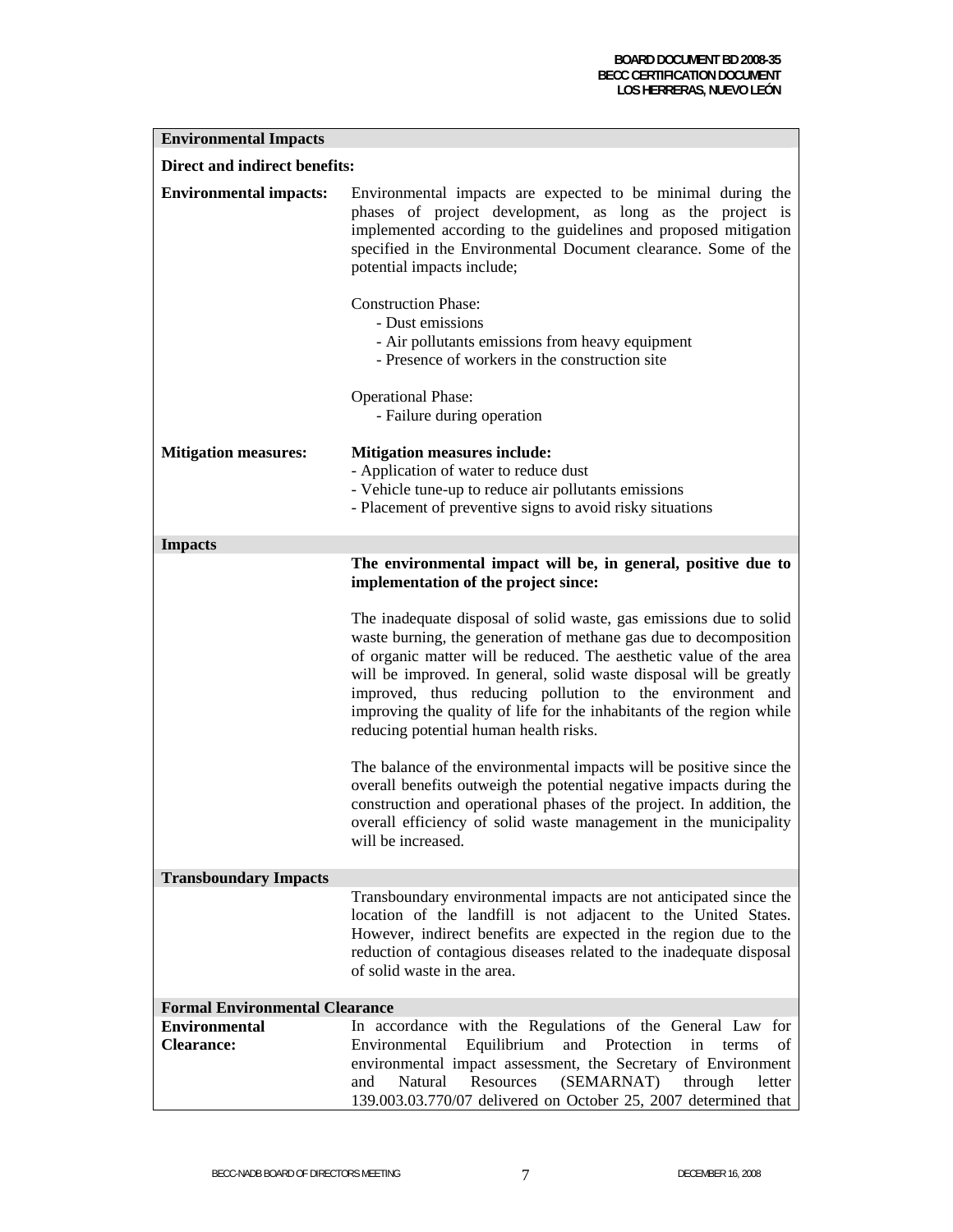| the project does not require a MIA (Environmental Impact)            |
|----------------------------------------------------------------------|
| Document) because the planned activities will be developed in an     |
| area impacted by human activities.                                   |
|                                                                      |
| According to the General Law for Environmental Equilibrium and       |
| Protection and the Public Administration Law for the State of        |
| Nuevo Leon, the State Environmental Protection Agency evaluated      |
| and developed an Environmental Preventive Impact Report              |
| resolution for the project. This document was prepared and           |
| submitted to the State Environmental Agency which issued its         |
| ruling of finding of impact on December 10, 2007 in the official     |
| letter numbered APMARN/406/2007, control number 5036.                |
|                                                                      |
|                                                                      |
| The National Anthropology and History Institute determined           |
| through Official Letter D-098/08 dated September 2, 2008 that the    |
| construction of the landfill does not impact cultural and historical |
| resources in the State of Nuevo Leon if the project is implemented   |
| in the same area where solid waste is currently disposed.            |
|                                                                      |

### **Pending issues:**

None

#### **Criterion summary:**

The project provides solution for a human health and environmental problem. The project has all required environmental authorizations and reviews.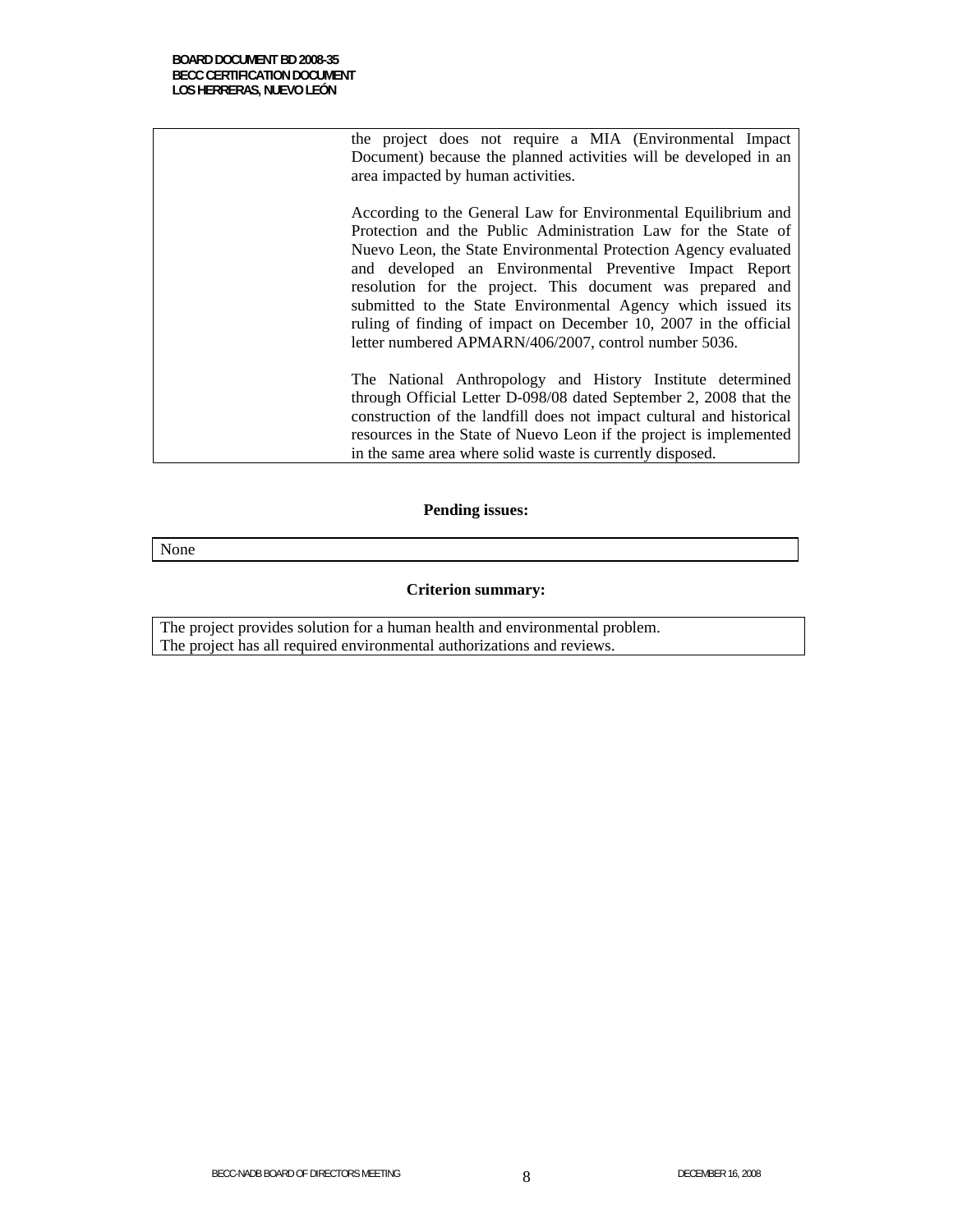# **3. Technical Feasibility**

### **3.a Technical Aspects**

### **Project Development Requirements:**

| Project Development Requirements:<br>Design criteria: |                                                                                                                                                                                                                                                                                                                                                                                                                                             | The project was developed according to regulations set forth in<br>the Mexican Law NOM-083-SEMARNAT-2003.                                                                                                                                                                                                                          |                         |  |
|-------------------------------------------------------|---------------------------------------------------------------------------------------------------------------------------------------------------------------------------------------------------------------------------------------------------------------------------------------------------------------------------------------------------------------------------------------------------------------------------------------------|------------------------------------------------------------------------------------------------------------------------------------------------------------------------------------------------------------------------------------------------------------------------------------------------------------------------------------|-------------------------|--|
|                                                       | The preliminary engineering studies and final design for the<br>construction of the landfill were prepared according to NOM-083-<br>SEMARNAT-2003 (Environmental Protection Specifications for<br>Site Selection, Design, Construction, Operation, Monitoring,<br>Closure, and Ancillary Works for Municipal Solid and Hazardous<br>Waste Disposal).                                                                                        |                                                                                                                                                                                                                                                                                                                                    |                         |  |
|                                                       | The project has the following components:                                                                                                                                                                                                                                                                                                                                                                                                   |                                                                                                                                                                                                                                                                                                                                    |                         |  |
|                                                       |                                                                                                                                                                                                                                                                                                                                                                                                                                             | The project consists of construction of the solid waste landfill for<br>the Municipality of Los Herreras. The project objective is to<br>comply with the specifications and technical guidelines and<br>required environmental control systems to provide adequate solid<br>waste disposal services generated in the municipality. |                         |  |
|                                                       | <b>Solid Waste Generation</b>                                                                                                                                                                                                                                                                                                                                                                                                               |                                                                                                                                                                                                                                                                                                                                    |                         |  |
|                                                       | The estimated per capita waste generation is in the municipality of<br>Los Herreras is 1.23 lb/person/day.                                                                                                                                                                                                                                                                                                                                  |                                                                                                                                                                                                                                                                                                                                    |                         |  |
|                                                       | To determine the rate of per capita generation of municipal solid<br>waste, in addition to the solid waste generated at home, solid waste<br>from other sources such as government offices, hospitals, shops,<br>markets, industries, to name the most important, were considered<br>amounting to 30% of the generation per capita, based on indicators<br>of the Pan American Health Organization (PAHO) and experience<br>in our country. |                                                                                                                                                                                                                                                                                                                                    |                         |  |
|                                                       | The following table shows the total generation of municipal solid<br>waste considered in the project:                                                                                                                                                                                                                                                                                                                                       |                                                                                                                                                                                                                                                                                                                                    |                         |  |
|                                                       |                                                                                                                                                                                                                                                                                                                                                                                                                                             | <b>SOLID WASTE</b>                                                                                                                                                                                                                                                                                                                 |                         |  |
|                                                       | <b>Homes</b>                                                                                                                                                                                                                                                                                                                                                                                                                                | <b>Total Municipal</b><br><b>Other sources</b>                                                                                                                                                                                                                                                                                     |                         |  |
|                                                       | 1.23 lb/person/day.                                                                                                                                                                                                                                                                                                                                                                                                                         | 0.368 lb/person/day.                                                                                                                                                                                                                                                                                                               | 1.594<br>lb/person/day. |  |
|                                                       | The collection of municipal solid waste in the Municipality of Los<br>Herreras is estimated at 2,998 lb/day.                                                                                                                                                                                                                                                                                                                                |                                                                                                                                                                                                                                                                                                                                    |                         |  |
|                                                       | Solid Waste Collection System                                                                                                                                                                                                                                                                                                                                                                                                               |                                                                                                                                                                                                                                                                                                                                    |                         |  |

Solid waste collection service is provided by the municipality with one (1) collection truck that makes, on average, 1 trip per day from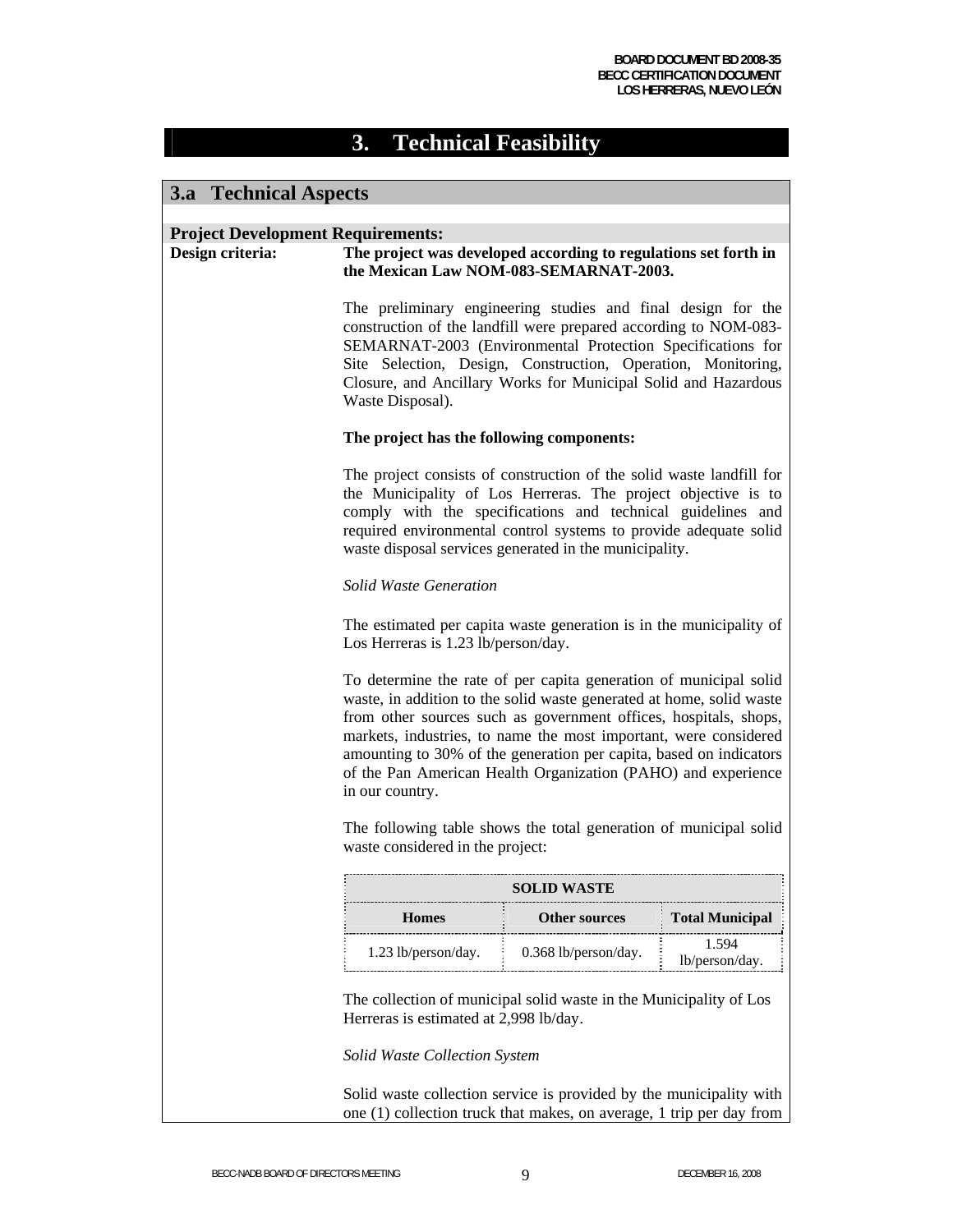|                               | Monday to Friday and occasionally collects waste during holidays<br>and special events. Approximately 202,825 lb/month (92 tons/<br>month) is collected including yard waste.                                                                                                                                                                                                                     |  |  |
|-------------------------------|---------------------------------------------------------------------------------------------------------------------------------------------------------------------------------------------------------------------------------------------------------------------------------------------------------------------------------------------------------------------------------------------------|--|--|
| <b>Appropriate Technology</b> |                                                                                                                                                                                                                                                                                                                                                                                                   |  |  |
| <b>Assessment of</b>          | The alternatives considered for the construction of the landfill are:                                                                                                                                                                                                                                                                                                                             |  |  |
| alternatives:                 |                                                                                                                                                                                                                                                                                                                                                                                                   |  |  |
|                               | - Alternative 1. Construct a new solid waste landfill over the<br>existing site. The proposed facility will comply with the<br>specifications laid out on NOM-083 and will reduce the<br>environmental risk associated with solid waste disposal. This was<br>considered the preferred alternative.                                                                                               |  |  |
|                               | - <b>Alternative 2.</b> Construct the landfill in a new site. This<br>alternative consists of constructing a new landfill in a different site<br>than the existing site. This alternative was evaluated and rejected<br>due to the potential impacts to the new site and the high cost of<br>construction.                                                                                        |  |  |
|                               | - Alternative 3. No action. The no action alternative implies<br>continuing with the existing conditions, which create a risk to<br>public health and the environment due to the fact that there is no<br>adequate site to dispose solid waste, or having a site that does not<br>comply with current laws and regulations.                                                                       |  |  |
|                               | <b>Final Disposal Site</b><br>The total generation of municipal solid waste received by the<br>municipal landfill is estimated at 2,998 lb/day (1.36 tons per day),<br>which classifies it as a type "D" Landfill that receives less than 10<br>tons of solid waste daily.                                                                                                                        |  |  |
|                               | Currently the Municipality of Los Herreras lacks a suitable area to<br>dispose of their solid waste, and make use of an open dumpsite.<br>The municipality proposes the construction of a landfill in the area<br>where they are currently disposing the solid waste and the closure<br>of the current dumpsite according to the guidelines established in<br>the Standard NOM-083-SEMARNAT-2003. |  |  |
|                               | The following pictures below show the current solid waste disposal:                                                                                                                                                                                                                                                                                                                               |  |  |
| masona sea nu-                | <b>WARRANT RETT AM</b>                                                                                                                                                                                                                                                                                                                                                                            |  |  |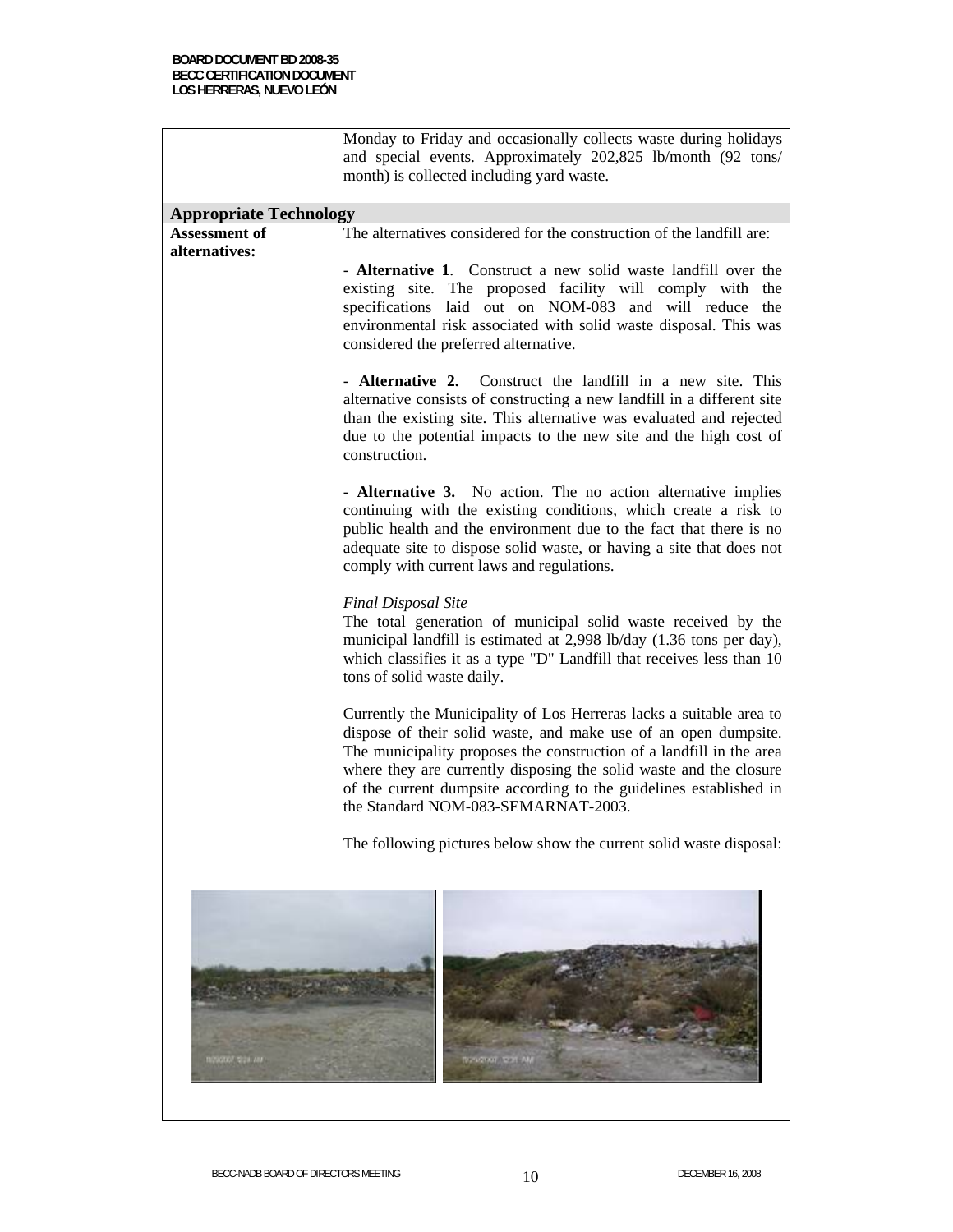The proposed landfill consists of the construction of a trench of  $80m \times 40$  m. (3200 m<sup>2</sup>) located in the central part of the site, with a depth of 3 m and  $9,600 \text{ m}^3$  of capacity in the first phase and a similar amount in the second. To reach the project depth, the earthworks will be redefined in two layers, each one in a depth of 20 centimeters and with product from excavation, compacted to 85% of the Proctor's test and leveled to the required slope. The bottom of the trench will be covered with a high-density polyethylene geomembrane one (1) mm thick to prevent contamination of the aquifers.

The characteristics of the proposed landfill shall comply with regulations in order to prevent pollution in superficial and underground bodies of water, elimination of vectors, smoke and odors, the prevention of soil contamination and respiratory diseases and the elimination of air pollutants.

The construction details are presented in the following figure:

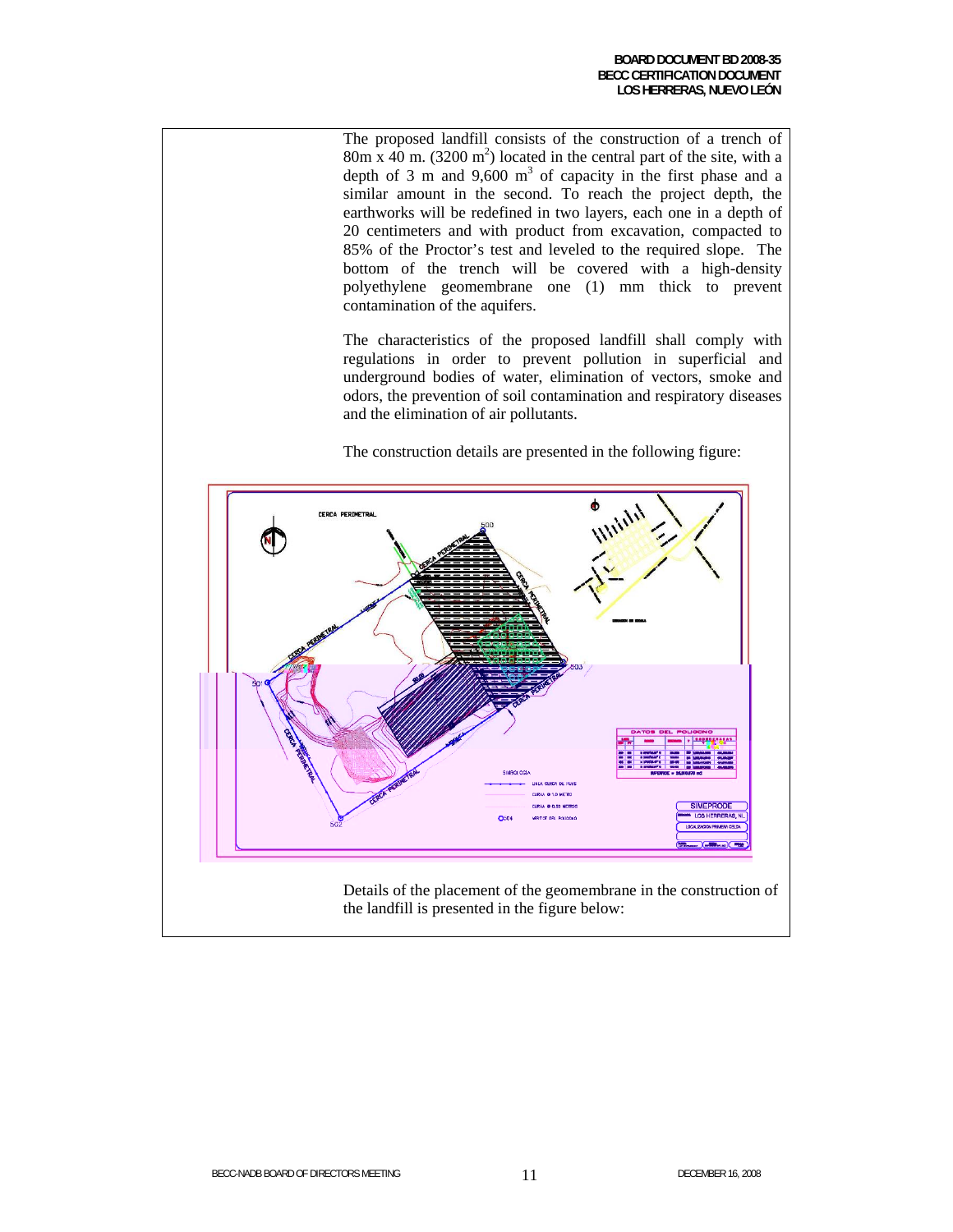#### **BOARD DOCUMENT BD 2008-35 BECC CERTIFICATION DOCUMENT LOS HERRERAS, NUEVO LEÓN**



Additional tasks:

In addition, an inspection and surveillance office of 1.8 m wide x 3 m long will be built to control access of vehicles and restrict access to outsiders. Also, a leachate system and a gateway to the site will be constructed.

The additional tasks are presented in the following figures:

a) Inspection and surveillance office:

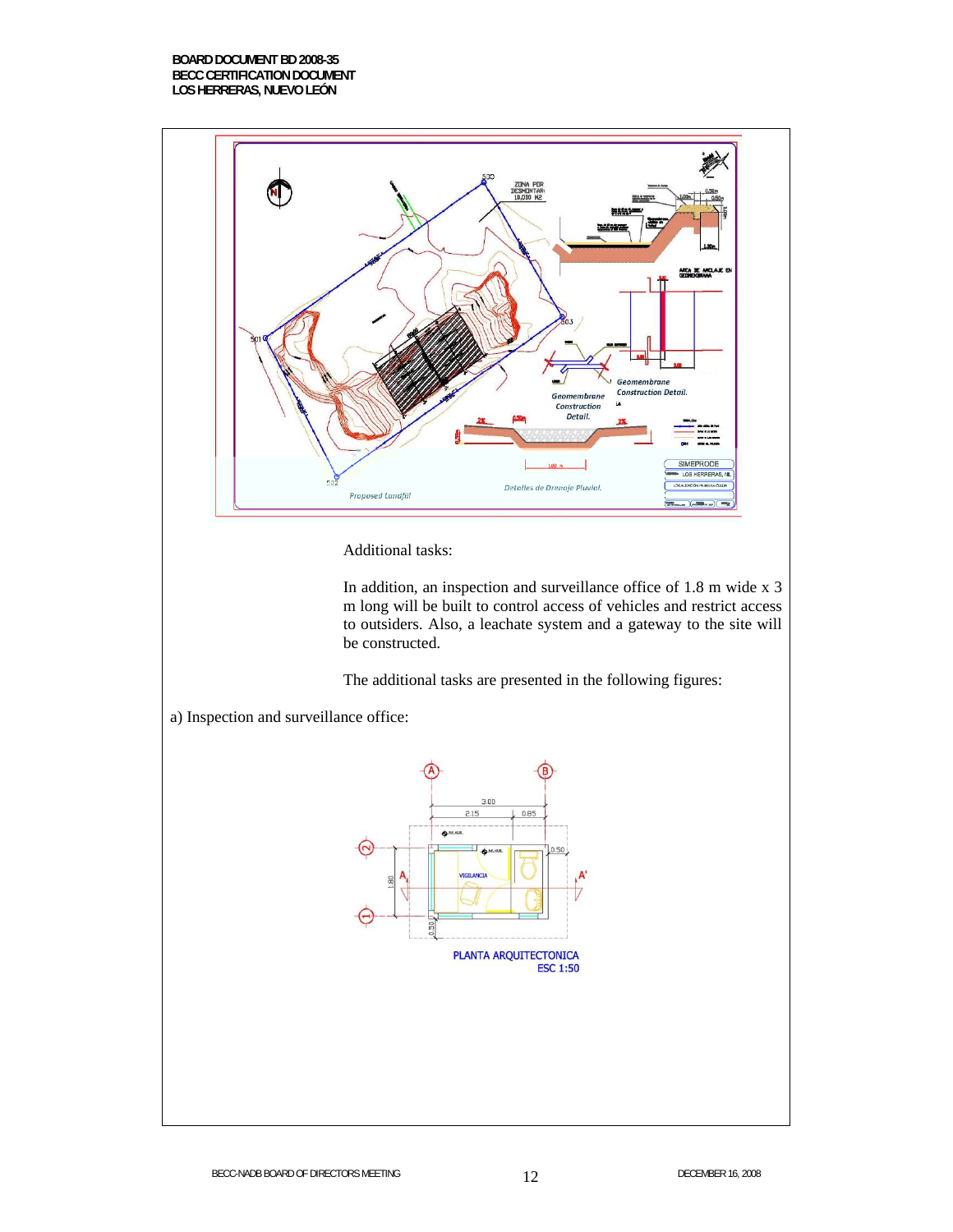

The description of the main features of the cell are presented in the following table:

| <b>SOLID WASTE LANDFILL CELL SPECIFICATIONS</b> |                                    |  |  |
|-------------------------------------------------|------------------------------------|--|--|
| <b>Dimensions</b>                               | $80 \text{ m} \times 40 \text{ m}$ |  |  |
| Depth                                           | 2 m more from the excavated depth. |  |  |
| Estimate Volume (Trench method)                 | $10,200.00 \text{ m}^3$            |  |  |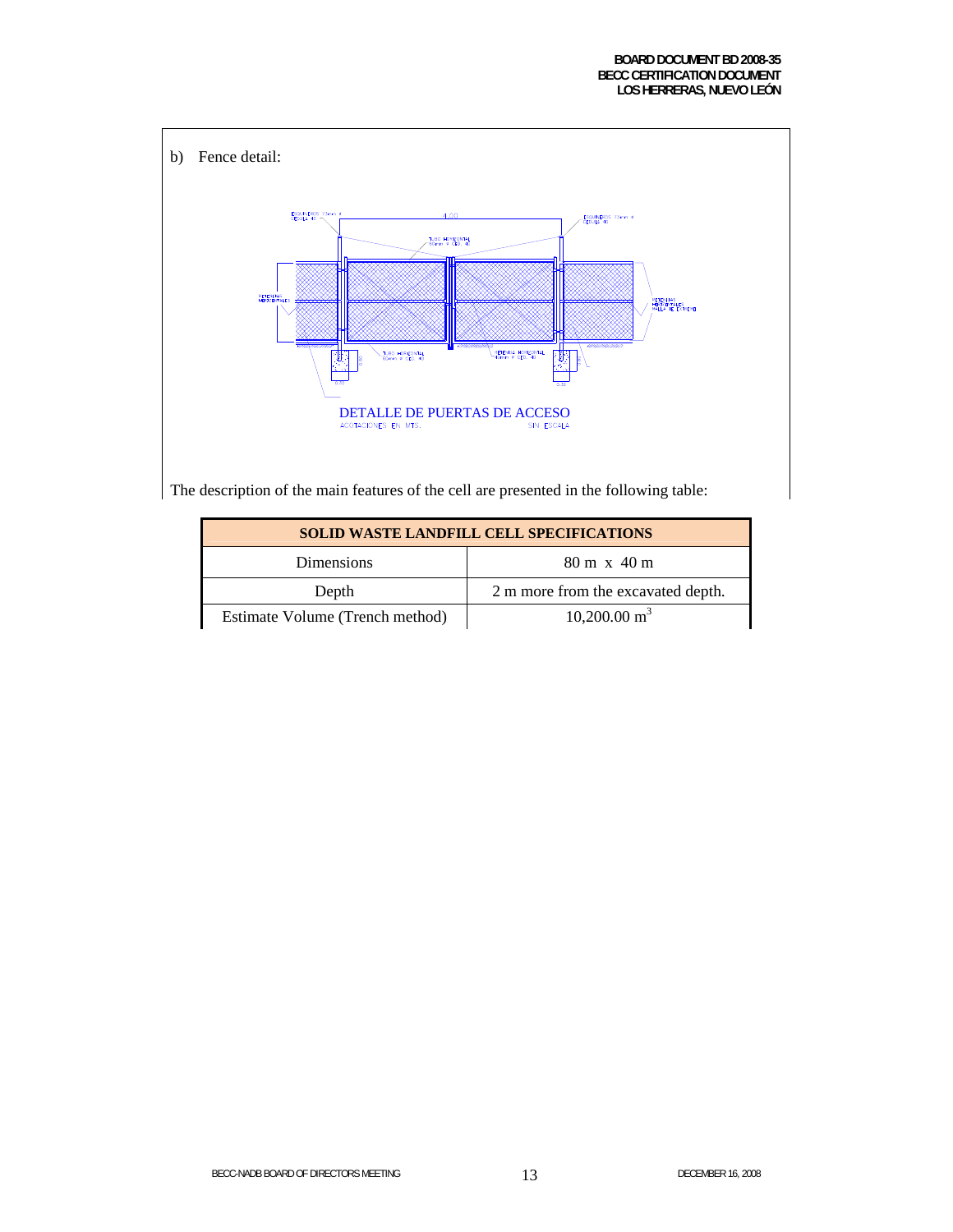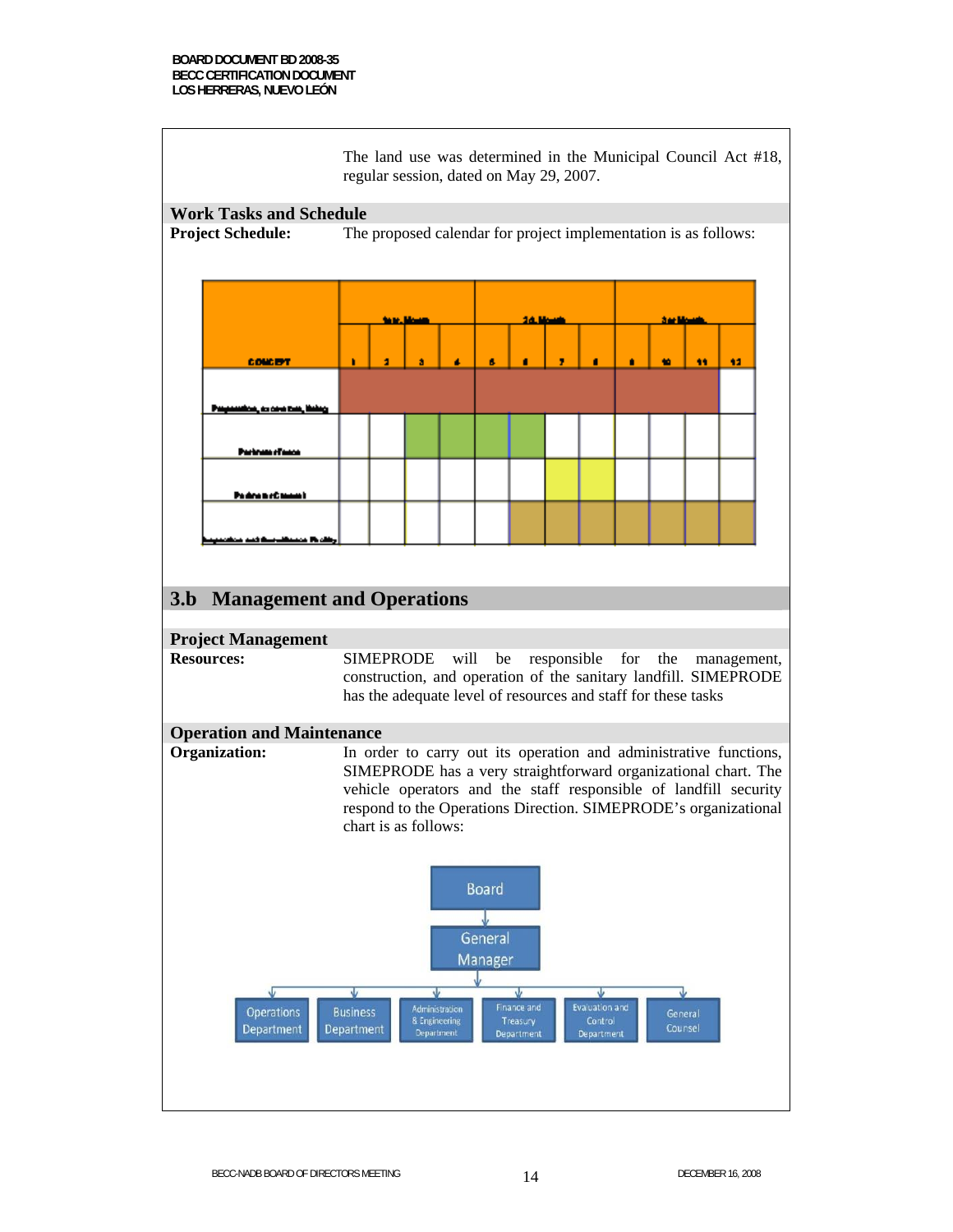| <b>Operation Plan:</b>            | During the operation phase, SIMEPRODE will develop an<br>operations and maintenance manual. The O&M manual will outline<br>the main activities to guarantee an adequate operation of the landfill<br>and prevention of emergencies on site.                                                                                                                               |  |
|-----------------------------------|---------------------------------------------------------------------------------------------------------------------------------------------------------------------------------------------------------------------------------------------------------------------------------------------------------------------------------------------------------------------------|--|
| Permits, licenses, and            | The project sponsor has the following documentation:                                                                                                                                                                                                                                                                                                                      |  |
| other regulatory<br>requirements: | Technical Review for the Construction of the Solid Waste<br>$\bullet$<br>Landfill issued by the Municipality of Los Herreras, Nuevo<br>Leon. This document was issued in the official letter No.<br>PM 224/200 dated on August 28, 2007.                                                                                                                                  |  |
|                                   | Change of land use for the construction of the landfill was<br>issued by the Municipal Council Act No. 18.                                                                                                                                                                                                                                                                |  |
|                                   | The construction permit provided by the Municipality of<br>Los Herreras was issued via official letter PM/223/2007,<br>December 10, 2007.                                                                                                                                                                                                                                 |  |
| <b>Reviewing agencies:</b>        | Technical validation was provided by the Environmental Protection<br>Agency of the State of Nuevo Leon. The technical review<br>compliance with Mexican Law NOM-083-<br>corroborated<br>SEMARNAT-2003. The findings are summarized on Official<br>Correspondence No. APMARN/VII/406/2007 dated December 10,<br>2007 (Control No. 5036/2007), which provide authorization. |  |

### **Pending Issues:**

None

**Criterion Summary:** 

The final design was reviewed by NADB and BECC.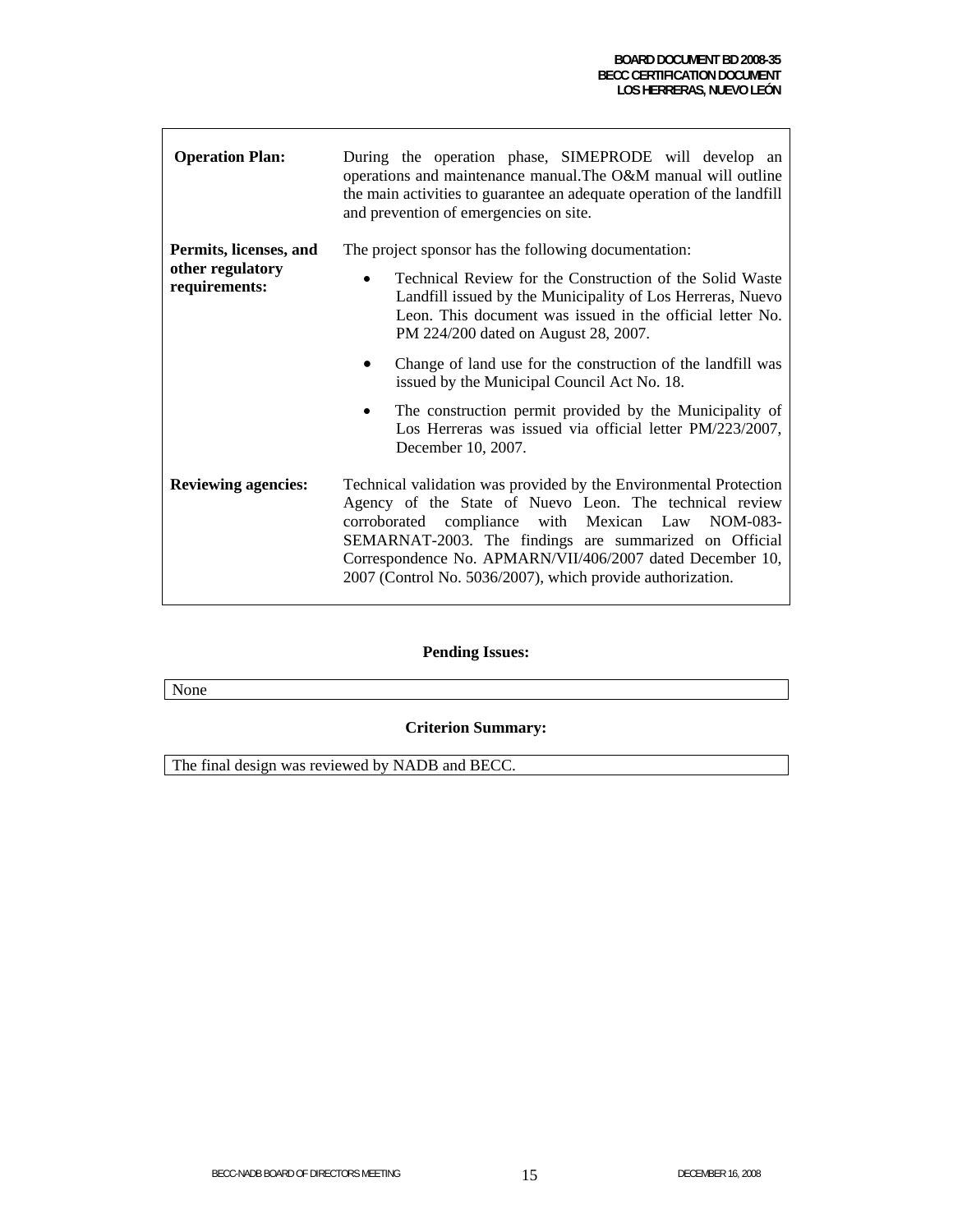# **4. Financial Feasibility**

| <b>4.a</b> Demonstrating Financial Feasibility                                                                                                                                                                                                                                                                                                                                                                                                                                                                                                           |                                 |                                                                                                                                                                                                           |               |  |
|----------------------------------------------------------------------------------------------------------------------------------------------------------------------------------------------------------------------------------------------------------------------------------------------------------------------------------------------------------------------------------------------------------------------------------------------------------------------------------------------------------------------------------------------------------|---------------------------------|-----------------------------------------------------------------------------------------------------------------------------------------------------------------------------------------------------------|---------------|--|
|                                                                                                                                                                                                                                                                                                                                                                                                                                                                                                                                                          |                                 |                                                                                                                                                                                                           |               |  |
| <b>Financial Conditions</b>                                                                                                                                                                                                                                                                                                                                                                                                                                                                                                                              |                                 |                                                                                                                                                                                                           |               |  |
| <b>Information submitted:</b>                                                                                                                                                                                                                                                                                                                                                                                                                                                                                                                            | Municipal Financial Statements. |                                                                                                                                                                                                           |               |  |
| <b>Financial analysis results:</b><br>The municipalities involved in the project are heavily<br>dependent on Federal resources. This limits their<br>capability<br>for investment in new<br>environmental<br>infrastructure and to undertake debt. Since there is one<br>project sponsor for all elements of the comprehensive<br>regional solid waste project, the financing will be<br>considered as one package of which the cost is MX \$<br>3,138,039 pesos.<br>Project Costs, Financial Structure, and Other Plans for Capital Investment<br>Item: |                                 |                                                                                                                                                                                                           |               |  |
| <b>Construction cost:</b>                                                                                                                                                                                                                                                                                                                                                                                                                                                                                                                                | MX\$ 3,138,039                  |                                                                                                                                                                                                           |               |  |
| <b>Final cost:</b>                                                                                                                                                                                                                                                                                                                                                                                                                                                                                                                                       | MX\$ 3,138,039                  |                                                                                                                                                                                                           |               |  |
| <b>Financial structure:</b>                                                                                                                                                                                                                                                                                                                                                                                                                                                                                                                              |                                 |                                                                                                                                                                                                           |               |  |
| <b>Source</b>                                                                                                                                                                                                                                                                                                                                                                                                                                                                                                                                            | <b>Type</b>                     | <b>Amount</b>                                                                                                                                                                                             | $\frac{0}{0}$ |  |
| Mexico                                                                                                                                                                                                                                                                                                                                                                                                                                                                                                                                                   | Grant                           | MX\$ 1,569,020                                                                                                                                                                                            | 50            |  |
| <b>NADB-SWEP</b><br><b>Total:</b>                                                                                                                                                                                                                                                                                                                                                                                                                                                                                                                        | Grant                           | MX\$ 1,569,020                                                                                                                                                                                            | 50<br>100     |  |
|                                                                                                                                                                                                                                                                                                                                                                                                                                                                                                                                                          |                                 | MX\$ 3,138,039                                                                                                                                                                                            |               |  |
|                                                                                                                                                                                                                                                                                                                                                                                                                                                                                                                                                          |                                 |                                                                                                                                                                                                           |               |  |
| <b>Primary Source of Income</b><br><b>Source of income:</b>                                                                                                                                                                                                                                                                                                                                                                                                                                                                                              | <b>SIMEPRODE</b> contributions  |                                                                                                                                                                                                           |               |  |
|                                                                                                                                                                                                                                                                                                                                                                                                                                                                                                                                                          |                                 |                                                                                                                                                                                                           |               |  |
|                                                                                                                                                                                                                                                                                                                                                                                                                                                                                                                                                          |                                 |                                                                                                                                                                                                           |               |  |
| <b>4.b</b> Legal Considerations                                                                                                                                                                                                                                                                                                                                                                                                                                                                                                                          |                                 |                                                                                                                                                                                                           |               |  |
| <b>Project management:</b>                                                                                                                                                                                                                                                                                                                                                                                                                                                                                                                               |                                 | The project will be managed by SIMEPRODE, which has<br>the adequate staff to procure, and construct the project, as<br>well as to deal with any potential setbacks during<br>operation of the facilities. |               |  |
| <b>Status of funding agreements:</b>                                                                                                                                                                                                                                                                                                                                                                                                                                                                                                                     | once the project is certified.  | The financing agreements for the project will be signed                                                                                                                                                   |               |  |

#### **Pending Issues:**

None

### **Criterion Summary:**

The project was evaluated and is considered financially feasible.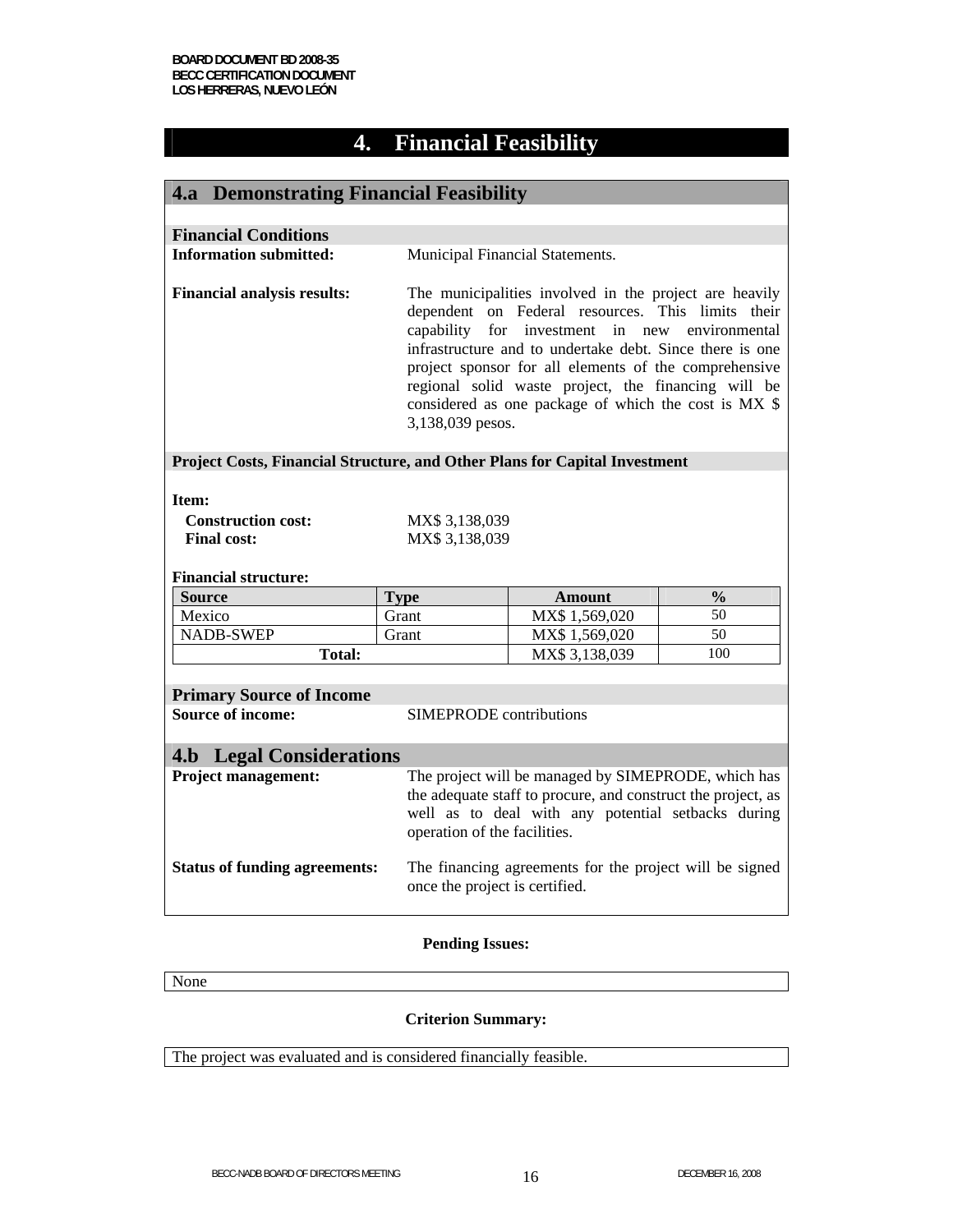# **5. Public Participation**

| 5.a Community Environmental Infrastructure Projects –<br><b>Community-wide Impact</b> |                                                                                                                                                                                                                                                                                                                    |  |  |
|---------------------------------------------------------------------------------------|--------------------------------------------------------------------------------------------------------------------------------------------------------------------------------------------------------------------------------------------------------------------------------------------------------------------|--|--|
|                                                                                       |                                                                                                                                                                                                                                                                                                                    |  |  |
| <b>Steering Committee</b>                                                             |                                                                                                                                                                                                                                                                                                                    |  |  |
| Date of establishment:                                                                | The Steering Committee is comprised of the Board<br>members of SIMEPRODE (the sponsor) and members of<br>the community at large.                                                                                                                                                                                   |  |  |
| Date of approval of Public<br><b>Participation Plan:</b>                              | BECC approved the Public Participation Plan on August<br>2008.                                                                                                                                                                                                                                                     |  |  |
| <b>Public Access to Project Information</b>                                           |                                                                                                                                                                                                                                                                                                                    |  |  |
| <b>Public access to project</b><br>information:                                       | The local media have provided coverage of solid waste<br>landfills issues in the municipalities with several press<br>articles. Technical and financial information was made<br>available for public review in the offices of the<br>municipality. The information provided the community<br>with project details. |  |  |
| <b>Additional outreach activities:</b>                                                |                                                                                                                                                                                                                                                                                                                    |  |  |
| <b>Public meeting:</b>                                                                | The meeting was held at 10:00 hrs. on September 24,<br>2008 at Casa de la Cultura of Los Herreras. Attendees<br>included the Mayor and the city council and presented the<br>Project to the public.                                                                                                                |  |  |
| <b>Final Public Participation Report</b>                                              |                                                                                                                                                                                                                                                                                                                    |  |  |
| <b>Final public participation</b><br>report:                                          | The Steering Committee and the project sponsor prepared<br>the Final Public Participation Report to demonstrate that<br>the proposed objectives were fully met to BECC's<br>satisfaction                                                                                                                           |  |  |
| <b>Post-Certification Public Participation Activities</b>                             |                                                                                                                                                                                                                                                                                                                    |  |  |
| <b>Post-certification activities:</b>                                                 | To be developed.                                                                                                                                                                                                                                                                                                   |  |  |

#### **Pending Issues:**

None

### **Criterion Summary:**

The project has support from local residents.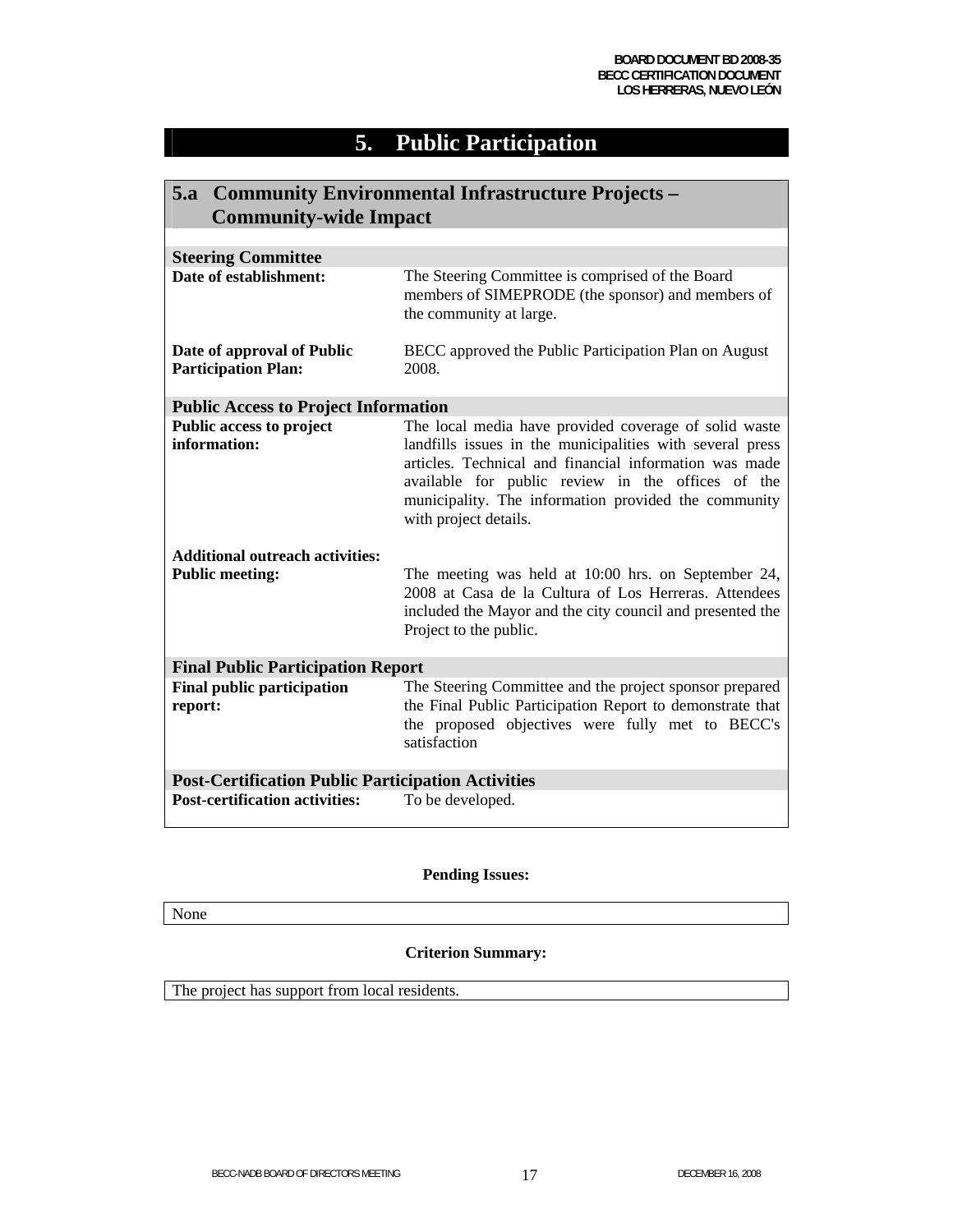# **6. Sustainable Development**

| 6.a Human and Institutional Capacity Building                |                                                                                                                                                                                                                                                                                                                                                                                                                                                                                                                                                                      |  |  |  |
|--------------------------------------------------------------|----------------------------------------------------------------------------------------------------------------------------------------------------------------------------------------------------------------------------------------------------------------------------------------------------------------------------------------------------------------------------------------------------------------------------------------------------------------------------------------------------------------------------------------------------------------------|--|--|--|
| Project operation and<br>maintenance:                        | SIMEPRODE as the project sponsor will be responsible<br>for the operation and maintenance of the solid waste<br>disposal system in the Municipality of Los Herreras. The<br>sponsor has adequate institutional capacity and staff to<br>operate and maintain the landfill.                                                                                                                                                                                                                                                                                           |  |  |  |
| <b>Human and institutional</b><br>capacity building:         | SIMEPRODE's institutional and human capacity will be<br>strengthened by improving the construction of the<br>sanitary landfill.                                                                                                                                                                                                                                                                                                                                                                                                                                      |  |  |  |
|                                                              | 6.b Conformance with Applicable Local, State, and Regional Laws                                                                                                                                                                                                                                                                                                                                                                                                                                                                                                      |  |  |  |
|                                                              | and Regulations and Conservation and Development Plans                                                                                                                                                                                                                                                                                                                                                                                                                                                                                                               |  |  |  |
| <b>Local and regional plans</b><br>addressed by the project: | The proposed project conforms to the Plans<br>and<br>Programs described below:                                                                                                                                                                                                                                                                                                                                                                                                                                                                                       |  |  |  |
|                                                              | - State Development Plan (SDP) 2004-2009. The SDP<br>outlines necessary activities to provide adequate solid<br>waste disposal services in the State of Nuevo Leon.                                                                                                                                                                                                                                                                                                                                                                                                  |  |  |  |
|                                                              | - The project is consistent with the Border 2012 Program,<br>satisfying Objective 3 (Reduce soil pollution) and Goal 1<br>(Identify needs and develop an action plan focused to<br>improve institutional and solid waste infrastructure<br>capacity<br>and prevent pollution related to solid and<br>hazardous waste in the U.S.-Mexico border. The plan of<br>action will begin in 2005 and will conclude in the year<br>2012.) One of the main objectives of this program is to<br>reduce risks to public health and conserve and preserve<br>the natural setting. |  |  |  |
| <b>Laws and regulations</b><br>addressed by the project      | - General Law for Environmental Equilibrium and<br>Protection                                                                                                                                                                                                                                                                                                                                                                                                                                                                                                        |  |  |  |
|                                                              | - Law for Public Administration for the State of Nuevo<br>Leon                                                                                                                                                                                                                                                                                                                                                                                                                                                                                                       |  |  |  |
|                                                              | - Environmental Law for the State of Nuevo Leon. State<br>of Nuevo Leon Environmental and Natural Resources<br>Protection Agency Law for the State of Nuevo Leon                                                                                                                                                                                                                                                                                                                                                                                                     |  |  |  |
| <b>6.c</b> Natural Resource Conservation                     |                                                                                                                                                                                                                                                                                                                                                                                                                                                                                                                                                                      |  |  |  |
|                                                              | The project reduces environmental degradation by<br>improving the solid waste collection and disposal system,<br>and by having a sanitary landfill compliant with Mexican<br>Law NOM-083.                                                                                                                                                                                                                                                                                                                                                                            |  |  |  |
|                                                              |                                                                                                                                                                                                                                                                                                                                                                                                                                                                                                                                                                      |  |  |  |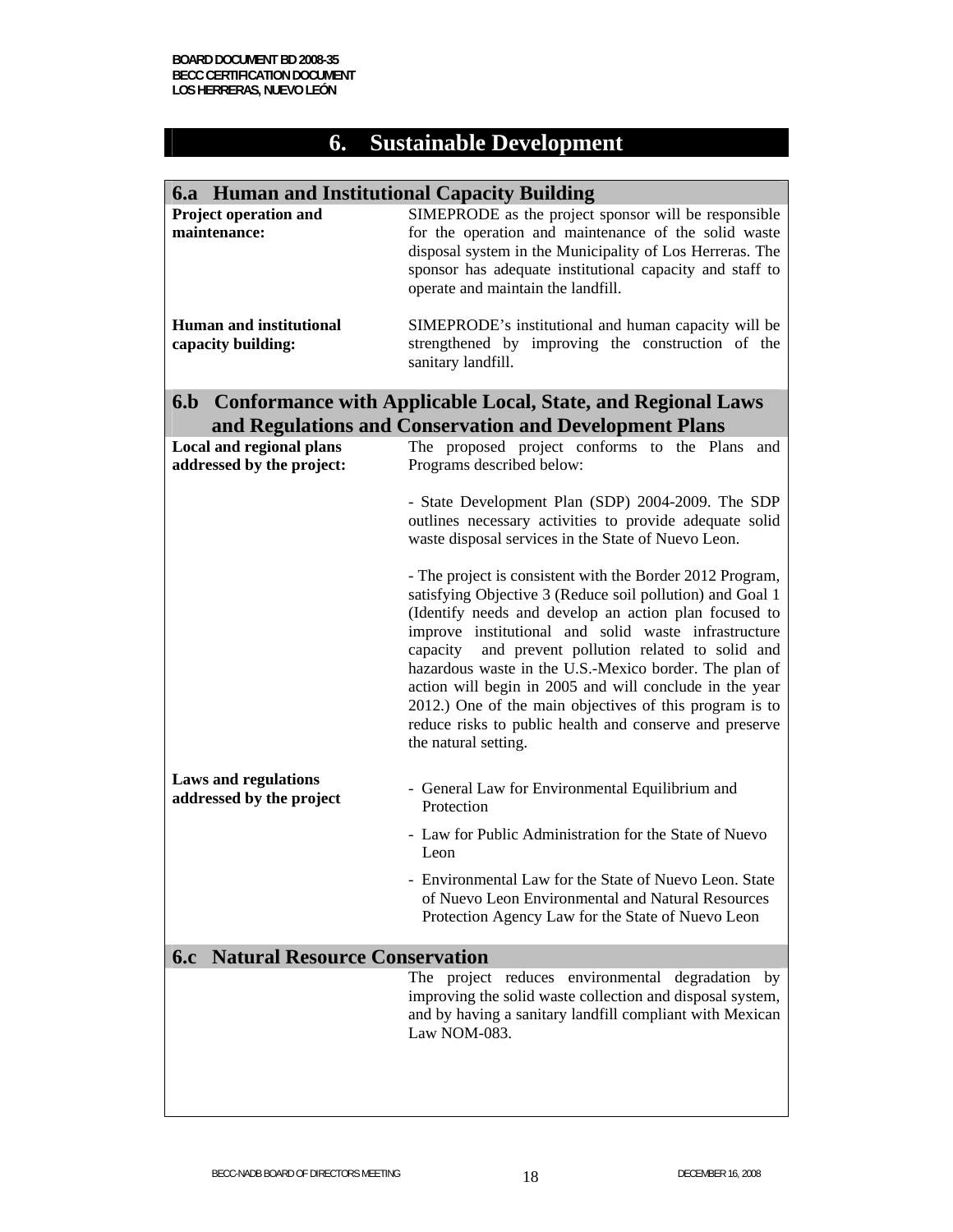| <b>6.d</b> Community Development |                                                                                                                                                                                                                                                               |
|----------------------------------|---------------------------------------------------------------------------------------------------------------------------------------------------------------------------------------------------------------------------------------------------------------|
|                                  | The project components will reduce the potential for<br>detrimental conditions related to the inadequate<br>management of solid waste that can facilitate spreading<br>contagious diseases.                                                                   |
|                                  | The construction of the new sanitary landfill promotes<br>community development; since it will reduce the<br>potential for contamination caused by inadequate solid<br>waste disposal and thus will improve the quality of life of<br>the community at large. |

### **Pending Issues:**

None

### **Criterion Summary:**

The project complies with all the sustainable development concepts.